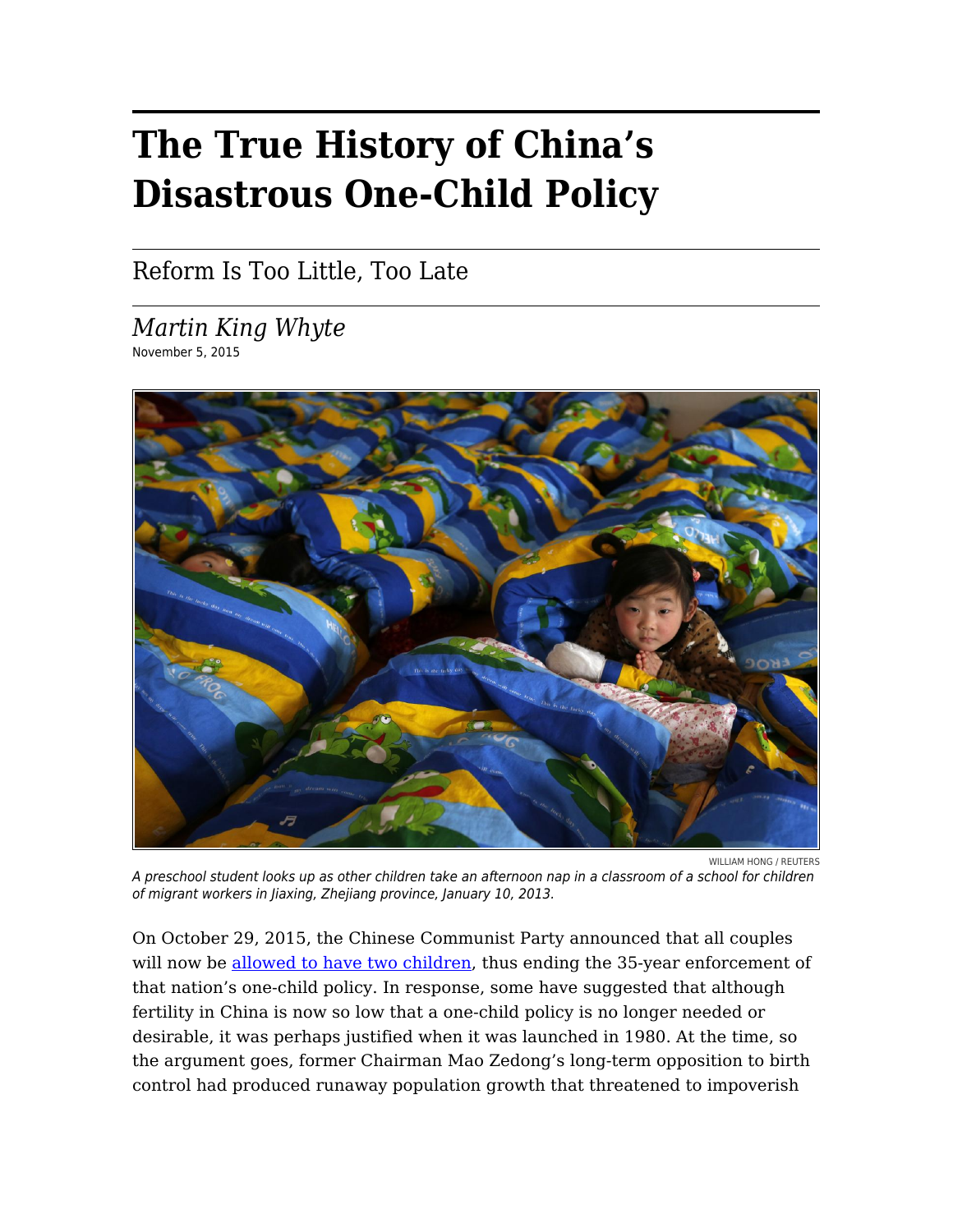the nation and undermine party rule. And however coercive the one-child policy was, many believe that it [succeeded in preventing roughly 400 million births,](https://www.washingtonpost.com/opinions/chinas-lifting-of-its-one-child-policy-cant-undo-the-damage-already-done/2015/10/31/6c885b64-7f3f-11e5-b575-d8dcfedb4ea1_story.html) thus benefiting China and the entire world, as The Washington Post observed in its October 31 editorial praising the ending of the policy. The facts say otherwise.

It is true that Mao is on record claiming on multiple occasions that rapid population growth was not a problem for a socialist country such as China. However, as on so many other topics, Mao was anything but consistent on this issue. For example, in 1957, Mao stated that China needed to draw up national plans to regulate reproduction. He denounced the "anarchism" of uncontrolled births and advocated a national campaign to promote birth control. He pushed for the establishment of a governmental agency to regulate births, which was done in 1964, after China recovered from the disastrous Great Leap Forward famine. Then, in 1970, well before China implemented the one-child policy and while Mao was still very much in charge, China made its momentous shift from voluntary family planning to mandatory birth limits.

That policy was symbolized by the slogan ["Later, longer, fewer](http://www.ncbi.nlm.nih.gov/pmc/articles/PMC1116810/)," meaning delaying marriage until one's mid-20s, spacing out births by at least four years, and having fewer children overall—only two for urban couples and three for rural families. Highly coercive enforcement also began during the 1970s; women who became pregnant "over quota" faced heavy pressure to submit to abortions and sometimes sterilization. Between 1971 and 1979, the total number of abortions performed in China increased from 3.91 million to 7.86 million and of sterilizations from 1.74 million to 5.29 million; intrauterine device (IUD) insertions, the preferred method of limiting births in rural areas, also roughly doubled. If prohibited pregnancies were carried to term, the resulting children would be denied schooling and welfare benefits. There are reports of these "black person, black household" children during this period, but it is impossible to estimate their numbers.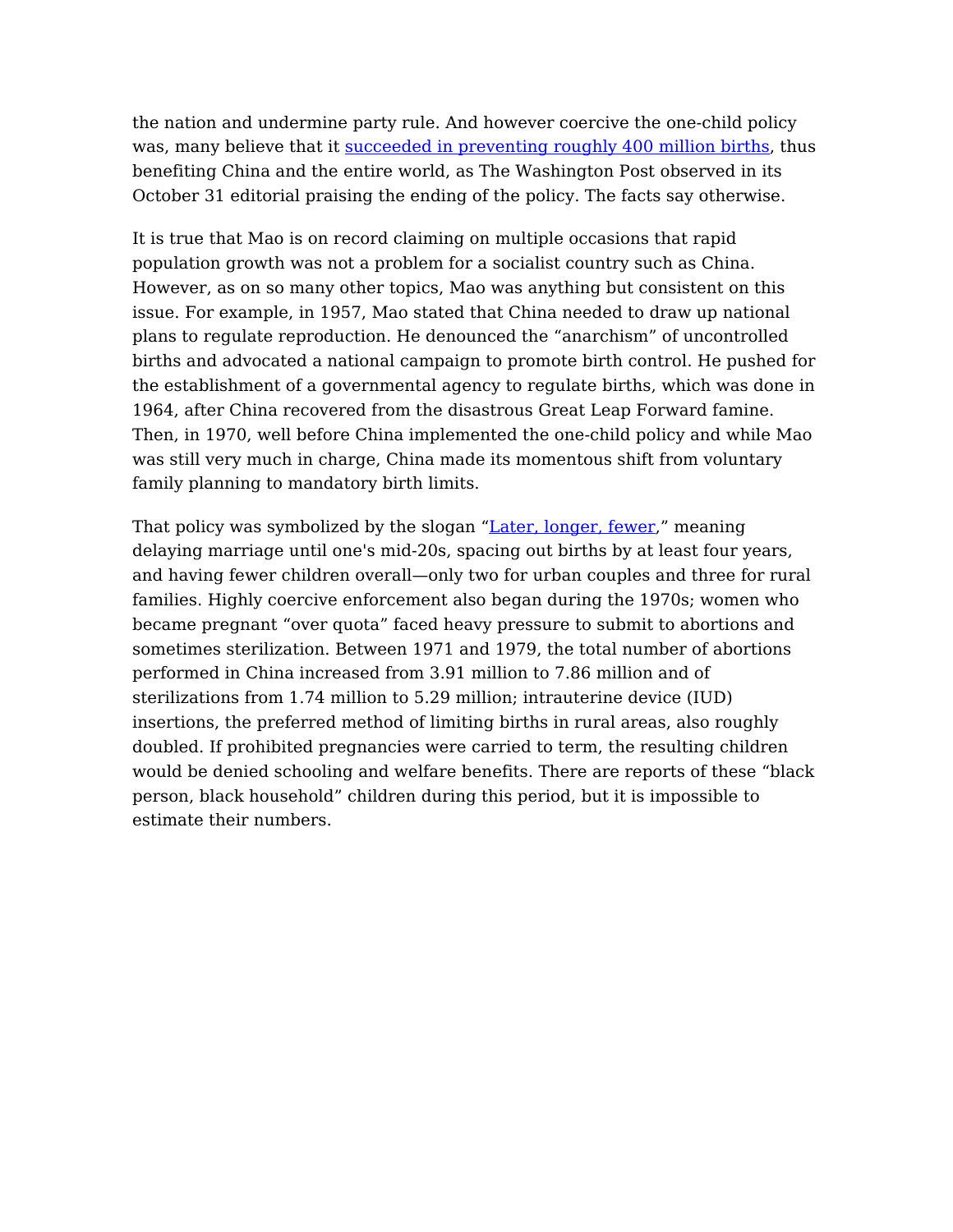

KIM KYUNG-HOON / REUTERS A child holds a Chinese national flag in front of a portrait of China's late Chairman Mao Zedong at Tiananmen Square in Beijing, June 4, 2013.

Key to enforcing the system were grass-roots family-planning workers, who often functioned as "menstrual monitors," keeping detailed records on the birth and contraceptive histories as well as the monthly cycles of all the women they supervised. That way, they could intervene at an early stage if a woman became pregnant without permission. The campaign drove China's fertility rate down to much lower levels than one would expect in an agrarian society, from about six projected births per woman in her lifetime (the total fertility rate, or TFR) in 1970 to only 2.7 to 2.8 by the end of the decade. Indeed, about 70 percent of the decline of China's fertility from 1970 to the present occurred during the 1970s, prior to the launching of the one-child policy. In fact, a study by Western demographers published soon after the one-child policy was launched demonstrated that if China had started with these already reduced fertility rates and opted instead to maintain a two-child limit in combination with a minimum marriage age of 25, China could have reached the then official population growth target (to remain under 1.2 billion in 2000) without the increased coercion and abuses required to enforce a one-child limit. In short, there was absolutely no compelling justification for China to shift to a one-child policy in 1980. Nevertheless, after Mao's death in 1976, China's impatient reformist leaders,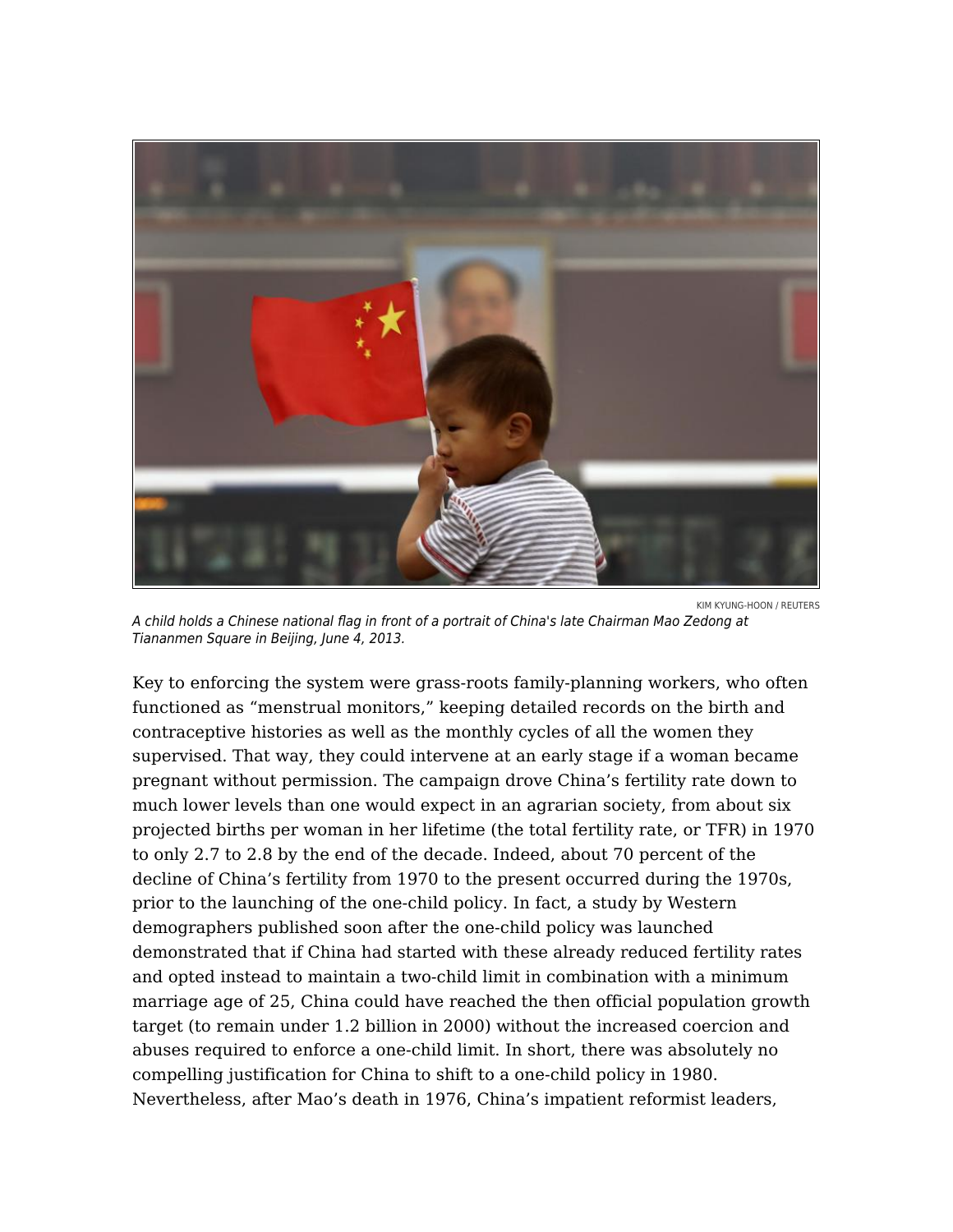desperate to find ways to increase the economic growth rate per capita, began in 1978 to contemplate tightening the screws by shifting to a one-child policy. Chairman Deng Xiaoping and his colleagues recognized that China was falling ever further behind its dynamic neighbors in East Asia, and they also saw that by promoting economic growth and raising living standards, they could help repair the damage done to the party's authority and image by the Great Leap Forward and Cultural Revolution. They desperately wanted to avoid having future economic gains diverted to feeding more people instead of raising living standards.

The planned campaign quickly received supposedly scientific justification from demographic projections carried out by cyberneticist Song Jian and his colleagues, starting in 1979. Song, who had received a Ph.D. in engineering from Bauman Moscow State Technical University and would rise to become a member of the Central Committee of the Chinese Communist Party and president of the Chinese Academy of Engineering, had traveled abroad earlier in the decade and had become aware of, and strongly influenced by, the alarmist claims documented in the Club of Rome's 1972 study [The Limits to Growth](http://www.amazon.com/The-Limits-growth-Project-Predicament/dp/0876631650/ref=pd_sim_14_3?ie=UTF8&dpID=310DbLQD3wL&dpSrc=sims&preST=_AC_UL160_SR106%2C160_&refRID=0ZBZCX7A99BDQP176EMX). Based [that study's](https://www.foreignaffairs.com/articles/2012-07-01/environmental-alarmism-then-and-now) [Malthusian ideas](https://www.foreignaffairs.com/articles/2012-07-01/environmental-alarmism-then-and-now), Song had become convinced that it was necessary for China to reduce its birthrate as quickly as possible. And so he made the bizarre claim that China's optimal population in the year 2080 would be under 700 million. His projections showed that in order to hit that mark, China would have to limit births to something close to one child per family. (The 1982 Chinese census counted the population as 1.008 billion.) In subsequent years, The Limits to Growth and other doomsday ["population bomb](https://www.foreignaffairs.com/articles/2010-01-01/new-population-bomb)" predictions (the title of a [1968 bestseller](http://www.amazon.com/The-Population-Bomb-Paul-Ehrlich/dp/1568495870) by Stanford University Professor Paul Ehrlich) were [widely discredited in the West,](https://www.foreignaffairs.com/articles/global-commons/2012-09-01/growth-good) but they remained the basis for official state policy in China for the next 35 years.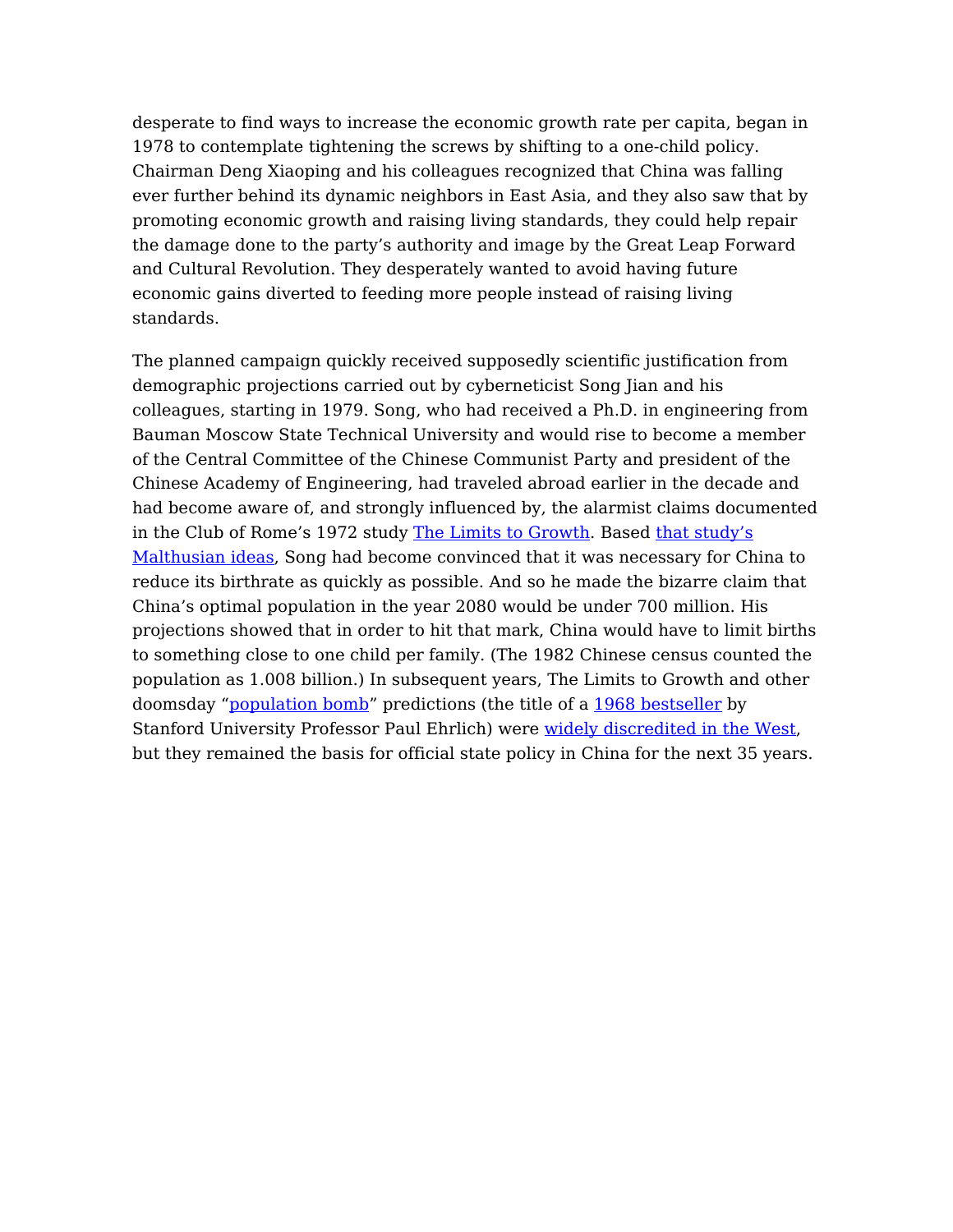

WILLIAM HONG / REUTERS Young gymnasts practice pull-up on a bar at a gymnasium of a sports school in Jiaxing, Zhejiang province, April 11, 2015.

The launch of the one-child policy in 1980 led to a further sharp ratcheting up of official coercion and abuse. In 1983, surgical birth control procedures performed (abortions, sterilizations, and IUD insertions) hit a high of 53 million—more than double the 1979 total—and many of them were anything but voluntary. Despite the massive increase in coercion, the one-child policy was not very effective in lowering fertility further, at least initially. The reasons are complex. In part, the campaign's overwhelming emphasis on controlling births led to a relative neglect of the other two goals of the predecessor campaign of the 1970s: late marriage and spacing between births. Paradoxically, 1980 was also the year that China issued a revised version of its 1950 [Marriage Law](http://newyork.china-consulate.org/eng/lsqz/laws/t42222.htm) of the People's Republic of China. The new rules on minimum marriage ages unintentionally provided legal justification for marriage in one's early 20s (20 for brides and 22 for grooms). As a result, the average age at first marriage fell by two years. Since birthrates are a product not only of how many babies couples have but of how many such couples there are, the sudden expansion of the pool of married couples led to an upward rebound in birthrates. The rate then fluctuated for most of the 1980s. In 1990, it was actually higher than in 1980, when the one-child policy was launched. China's fertility rates began to fall again at the very end of the 1980s and have